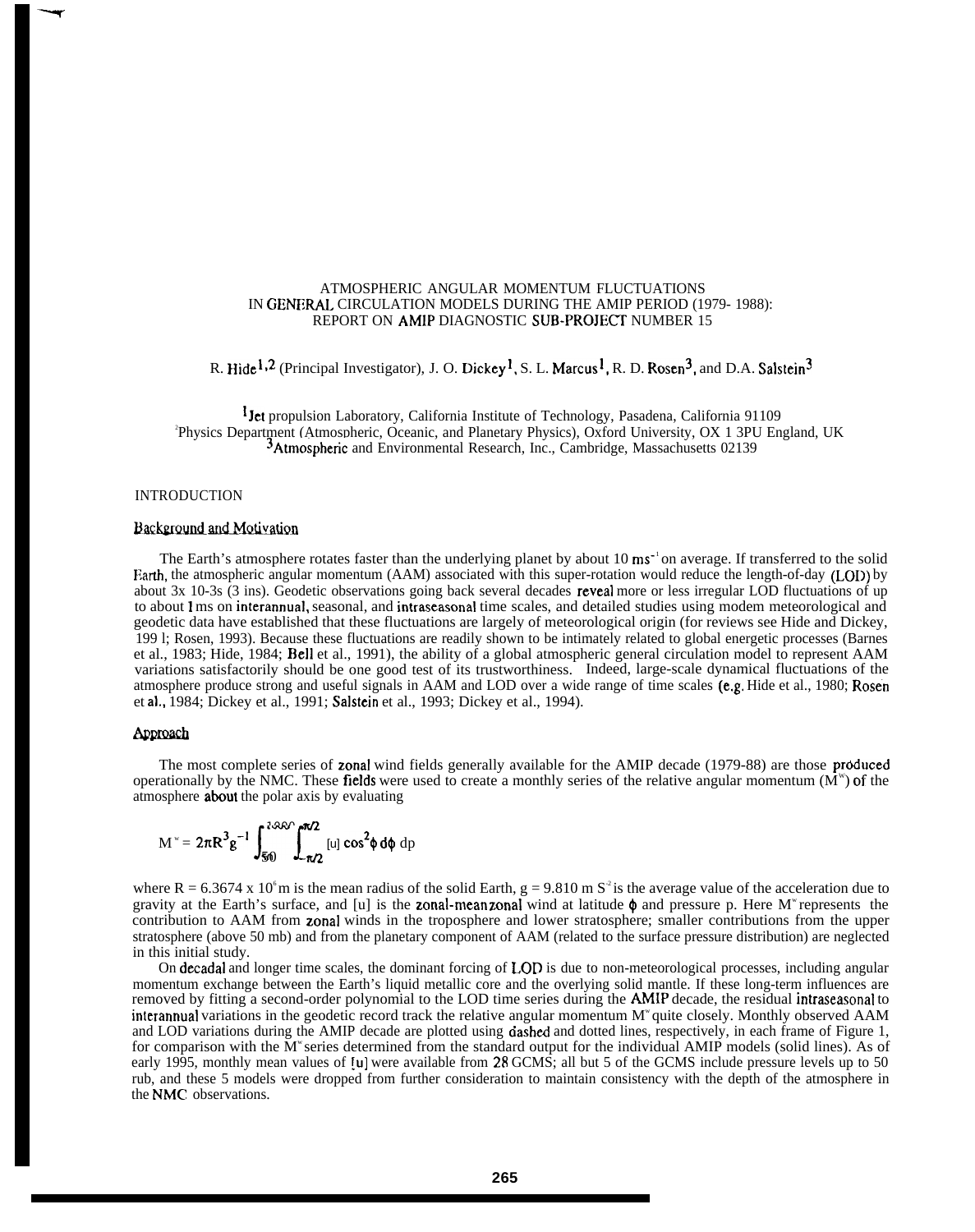

Years Since 1900

266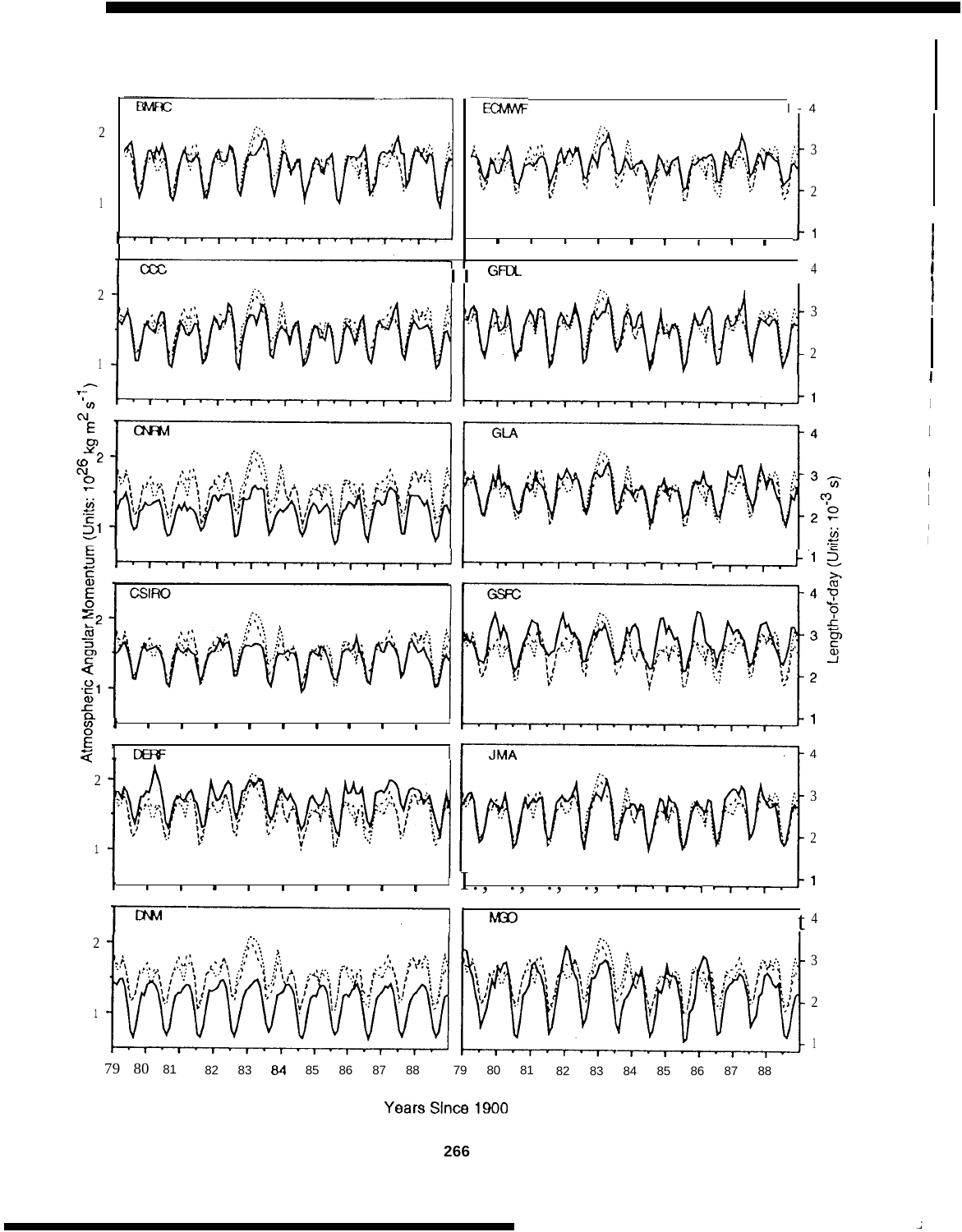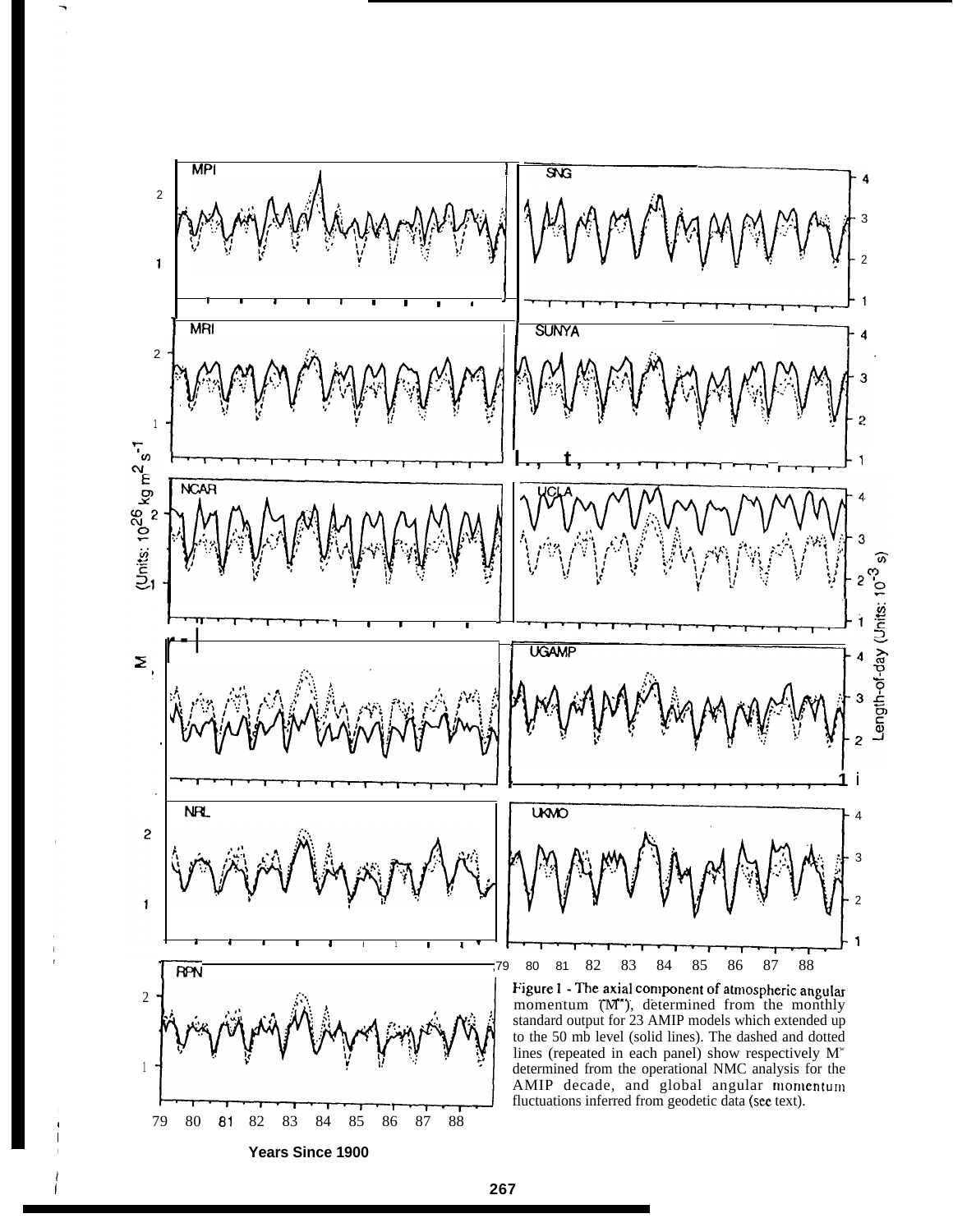## **RESULTS**

### <u>Decadal Mean</u> and the same of the same of the same of the same of the same of the same of the same of the same of the same of the same of the same of the same of the same of the same of the same of the same of the same of

During the AMIP decade, the mean value of M<sup>w</sup> determined from the NMC data was 1.51 X10<sup>26</sup>kg m<sup>2</sup>s<sup>-1</sup>(the residual I,OD, of course, provides no information on the time-mean value of AAM). While many of the models reproduced the observed mean value quite well, some were consistently too high or too low (see Figure 1). Encouragingly, the model median was only some  $3.5\%$  larger [ban the observed value, and 10 of the 23 model values lie within 5% of the observed, although 5 of the 23 model values were more than 15% away from the observed (sec. Figure 2).



Figure 2 - Mean value of M<sup>w</sup> averaged over the whole of the AMIP period (1979-88) for each of the 23 **models** At the right are plotted the median and the upper and lower quartiles of the distribution of the 23 determinations. The dashed line indicates the value based on NMC operational analyses of atmospheric observations.

# **Seasonal Cycle**

A striking feature of the global atmospheric circulation is its strong seasonal cycle, evident in the time series displayed in Figure 1. The seasonal cycle in AAM derives from the asymmetry in the land-ocean distributions of the northern and southern hemispheres and the resulting difference in the seasonality of the two hemispheres' subtropical jets (Figure 3).



Figure 3 - Meridional cross-section of the average value (with respect to time and longitude) of the observed zonal wind during 1979-88, based on NMC operational analyses of atmospheric observations. Shaded values are negative (easterlies). The worst discrepancies in [he 23 AM I}' models we have investigated are found at upper levels, where they can exceed amplitudes of 12 nis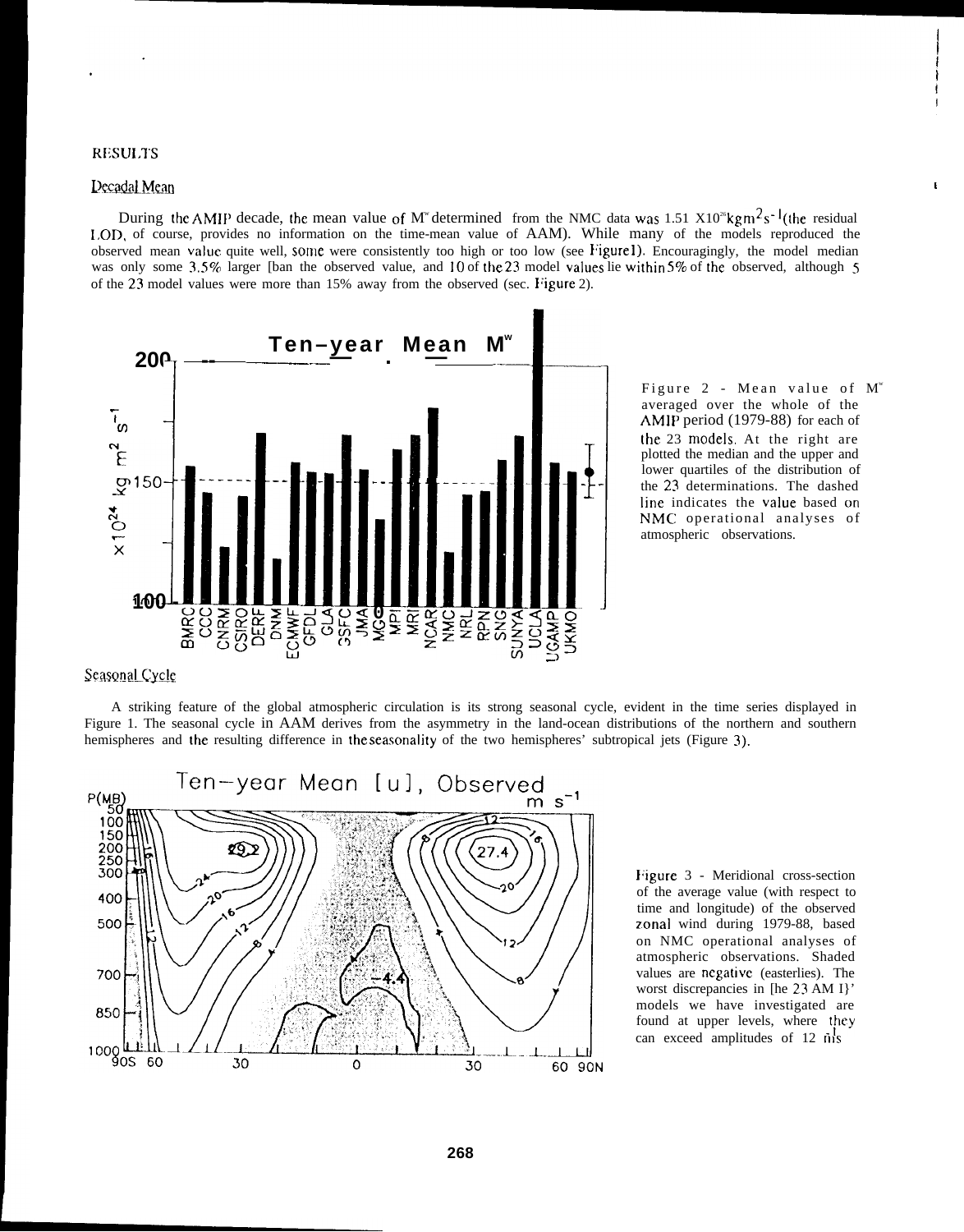

Figure 4- The median among [he 23 model values of the relative angular momentum of the atmosphere between 1000 and 50 mb for each composite calendar month of 1979-88 (solid line), along with (he upper and lower quartiles of the distribution of model values for each composite month, The dashed line indicates the observed composite monthly values, based on NMC operational analyses. The decadal mean of the series for each model and for the observations has been removed prior to generating these results.



Figure 5 - Atbottom, the standard deviation of the twelve composite calendar- month means during 19?9-88 of the relative angular momentum of the atmosphere between 1000 and 50 mb for each of 23 models. To the right on [he same scale are plotted the median and the upper and lower quartiles of the distribution of model values, The dashed line indicates the value observed for the same decade based on NMC. operational analyses. At top, the correlation coefficient (scale on right) between each model's series of composite monthly M<sup>W</sup> values and the observed series.



Figure 6 - As in Figure 4, but for the interannual component of the relative angular momentum of the atmosphere between 1000 and 50 rnb formed by averaging monthly values of M" in each of 40 seasons during 1979-88 and subtracting from this series the decadalmean seasonal cycle.



Figure 7 - As in Figure 5, but for the interannual component of the relative angular momentum of the atmosphere between 1000 and 50 mbformed by averaging monthly values of M" in each of 40 seasons during 1979-88 and subtracting from this series the decadalmean seasonal cycle.